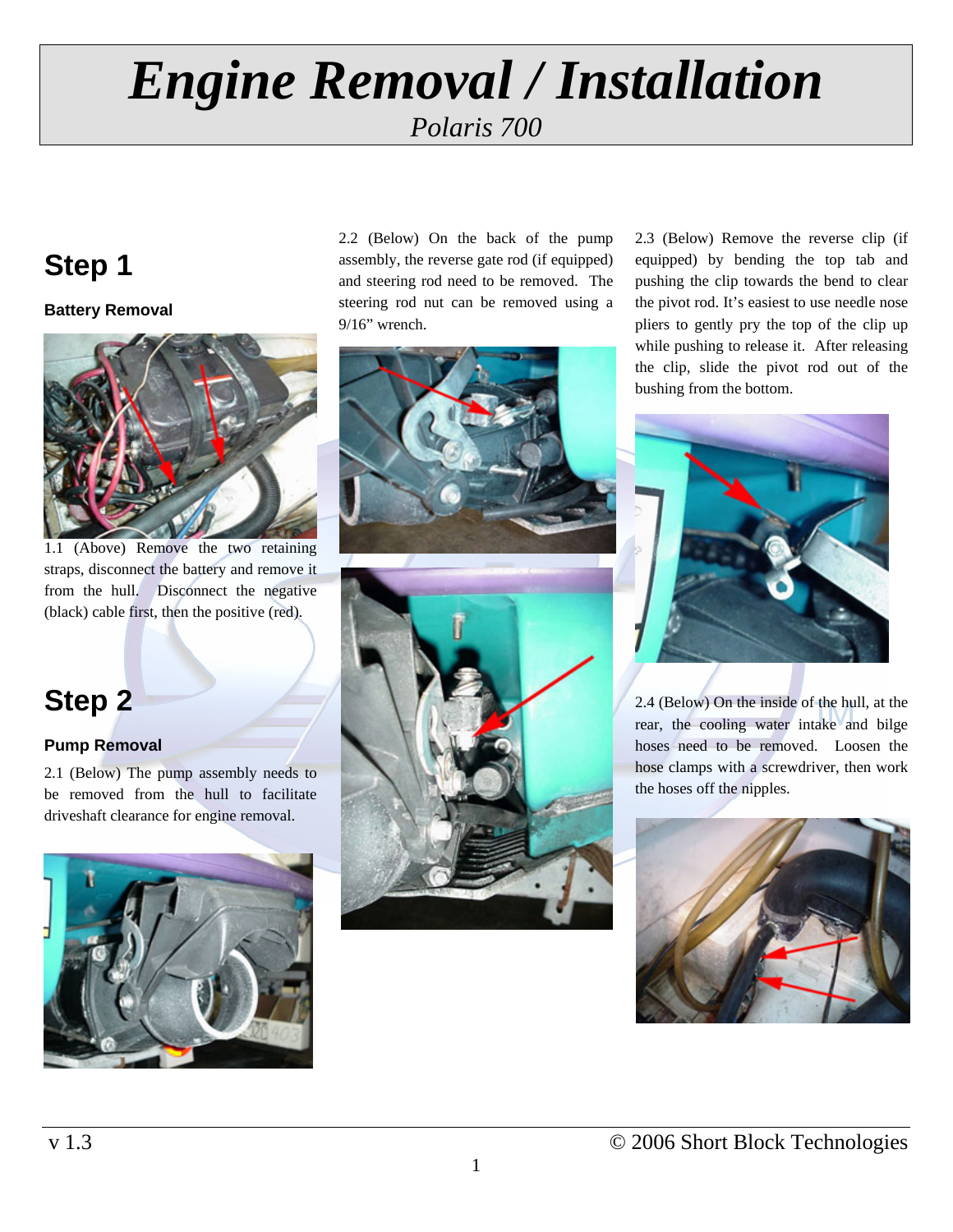*Polaris 700* 

2.5 (Below) Now that all hoses and cables are detached, the pump assembly can be removed from the hull. There are 4 mounting bolts, 2 on either side of the pump assembly, that need to be removed. This is most easily done with a long socket extension, combined with a 15mm socket.



2.6 (Left) A good deal of force will be needed to remove the pump assembly from the hull at this point. Grasp the end of the pump and pull it up & down, left & right, to break the seal and free the assembly. Once it begins to break-free, pull the assembly straight



back and remove the pump from the hull. Note that the driveshaft may not always come out with the pump assembly. If it stays in the hull, simply grab it and pull back to remove.

## **Step 3**

#### **Intake Removal**

3.1 (Below) Remove the 13mm bolt from the flame arrestor assembly and remove it from the carbs.



3.2 (Below) Remove the four 10mm bolts securing the velocity stacks and carbs to the intake manifold and remove the stacks.

3.3 (Below) Remove the throttle, oil pump and choke cables from the carburetor assembly. Pivot the shafts for easy removal of the cable end-barrels.



Loosen the gas tank cap to relieve pressure. Be sure the fuel switch is turned to the "OFF" position, and be aware of any fuel that may spill from the hoses. Make sure the hull is clear of any gasoline fumes before continuing work, especially with power tools. Remove the fuel in, fuel return, pulse and oil injection lines from the carbs.

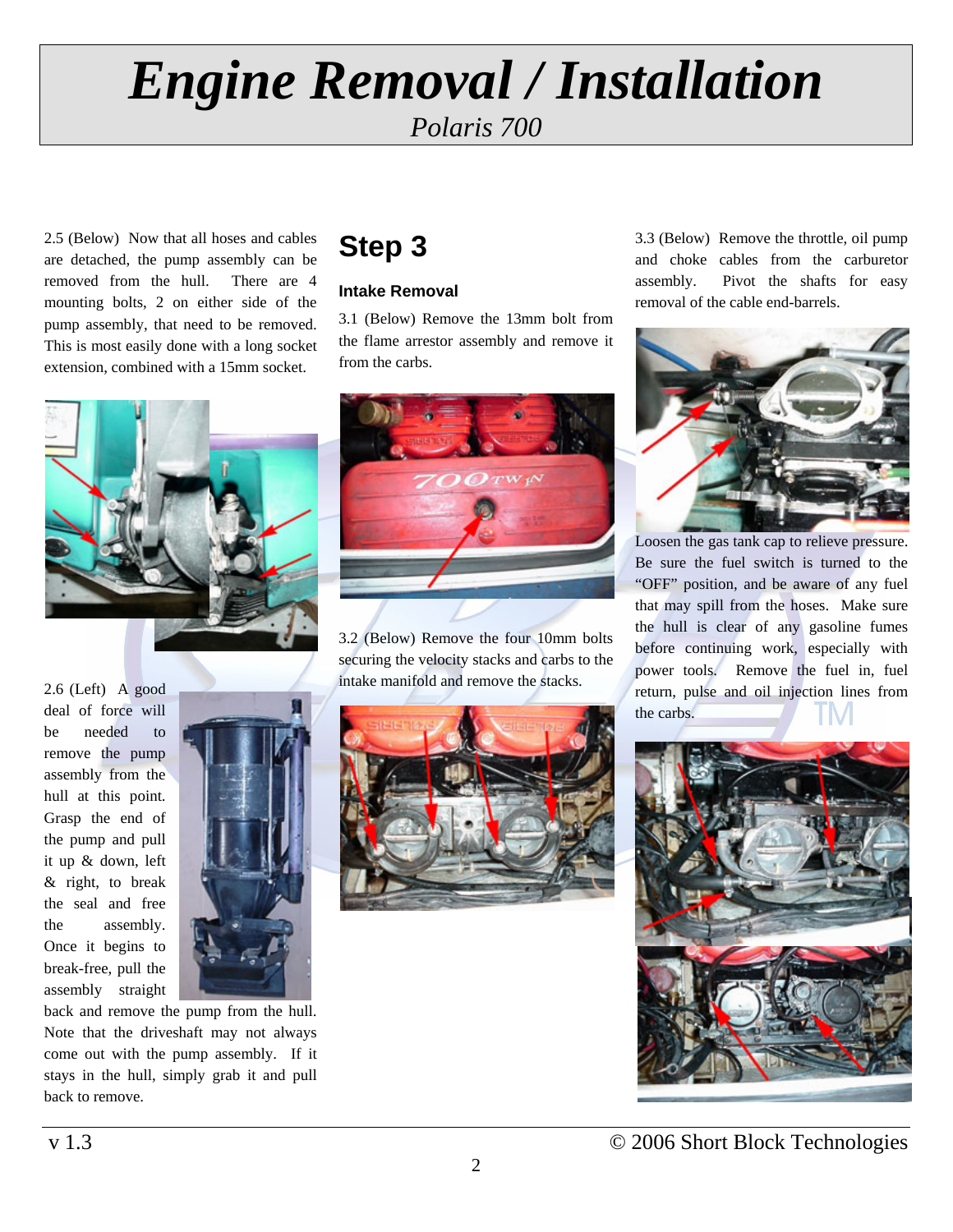3.4 (Below) Remove the carbs form the hull. Remove the pulse line from the engine.



## **Step 4**

#### **Exhaust Removal**

4.1 (Below) Loosen the waterbox to pipe coupler clamp and retaining strap. Remove the waterbox from the hull.



4.2 (Below) Remove the 13mm bolt from the rear of the exhaust at the bracket.



4.3 (Below) Remove the pipe and manifold cooling inlet and exit lines.

4.4 (Below) Remove the front exhaust bracket bolt with a 13mm socket.



4.5 (Below) Remove the top Exhaust bolts with a 19mm socket and wrench. Remove the pipe from the hull.





3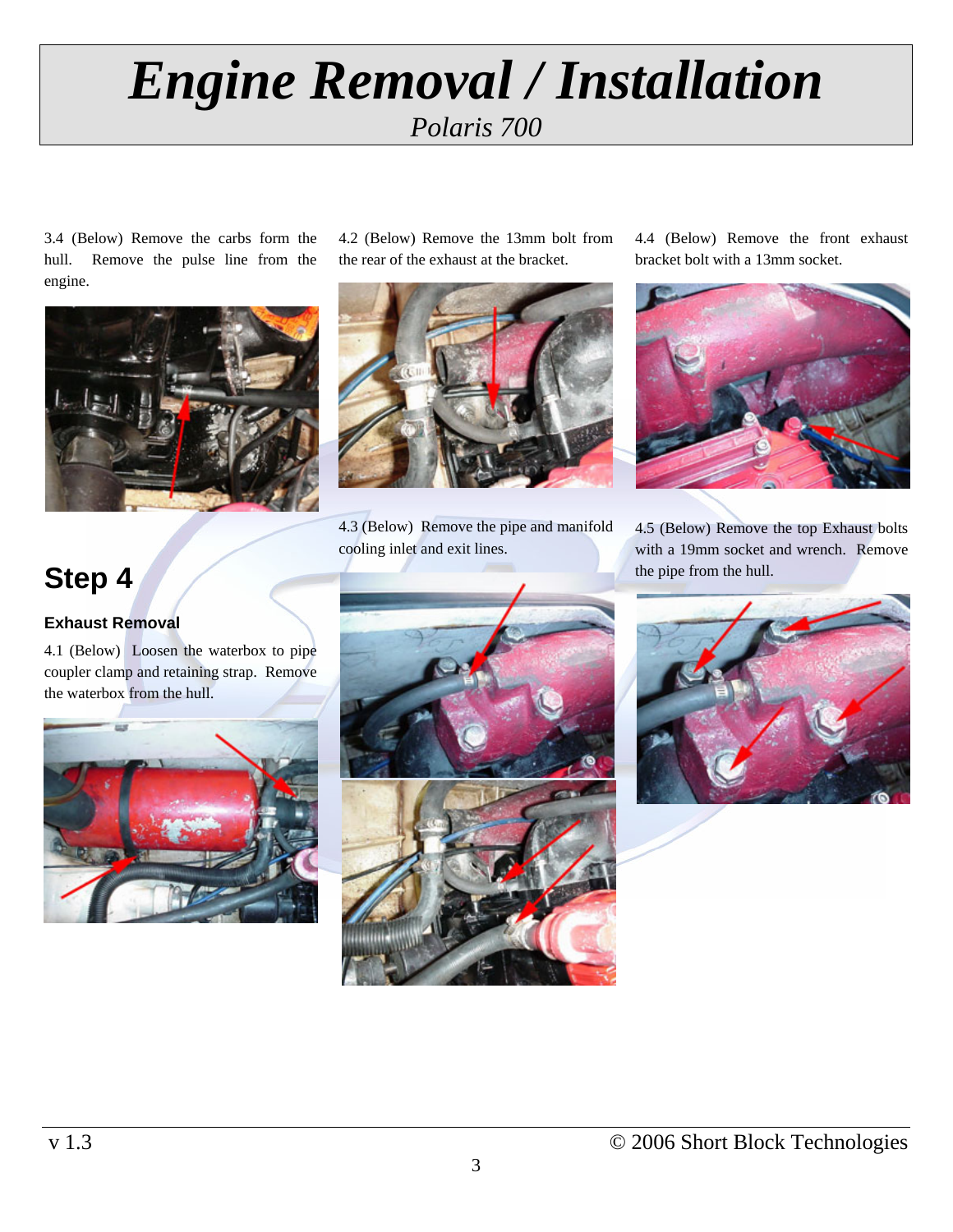## **Step 5**

#### **Engine Removal**

5.1 (Below) Remove the four Allen bolts securing the cooling rail to the head and remove it.



5.2 (Below) Remove the oil inlet line from the oil pump and pinch it off.



5.3 (Below) Remove the four 19mm bolts from the motor mounts.



**5.4** (Below) **NOTE: DO NOT CUT THE WIRES!** Disconnect all the wires coming through the grommet into the box. Note the location of the wires connected directly to the circuit board for later installation. All other wires are color coded. Remove the two Allen head bolts & grommet from the box then pull the wires through and out.

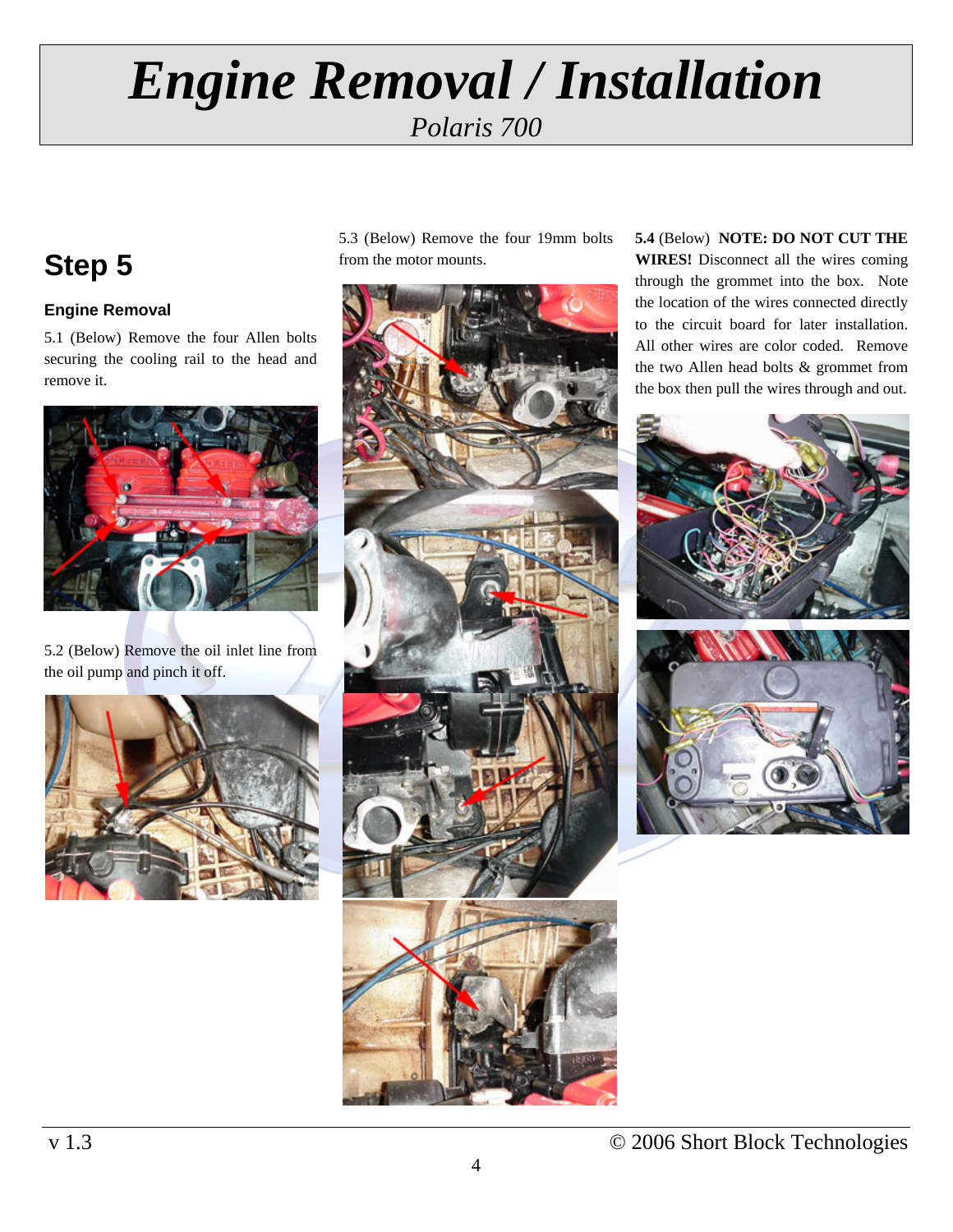5.5 (Below) Loosen the clamp around the coupler cover and remove the cover. Lift the engine out of the hull.



## **Step 6**

#### **Accessory Removal**

6.1 (Below) With the engine on the ground, workbench or some other solid surface, begin removing the external accessories that will NOT be shipped with the core. Remove the 12 10mm bolts securing the intake manifold to the block.



6.2 (Below) Remove the reed cage assemblies and stuffers from the engine.



6.3 (Below) Inspect each reed assembly for damage and wear. Look at each reed petal and inspect the edges for signs of cracking, chipping or any missing parts. If any damage is present, replace the petals.



6.4 (Right) Look at each petal-tocage surface and check for gap. If a gap of more than 0.015" is present, replace the petals.



6.5 (Below) Remove the six 13mm bolts securing the exhaust manifold to the engine.

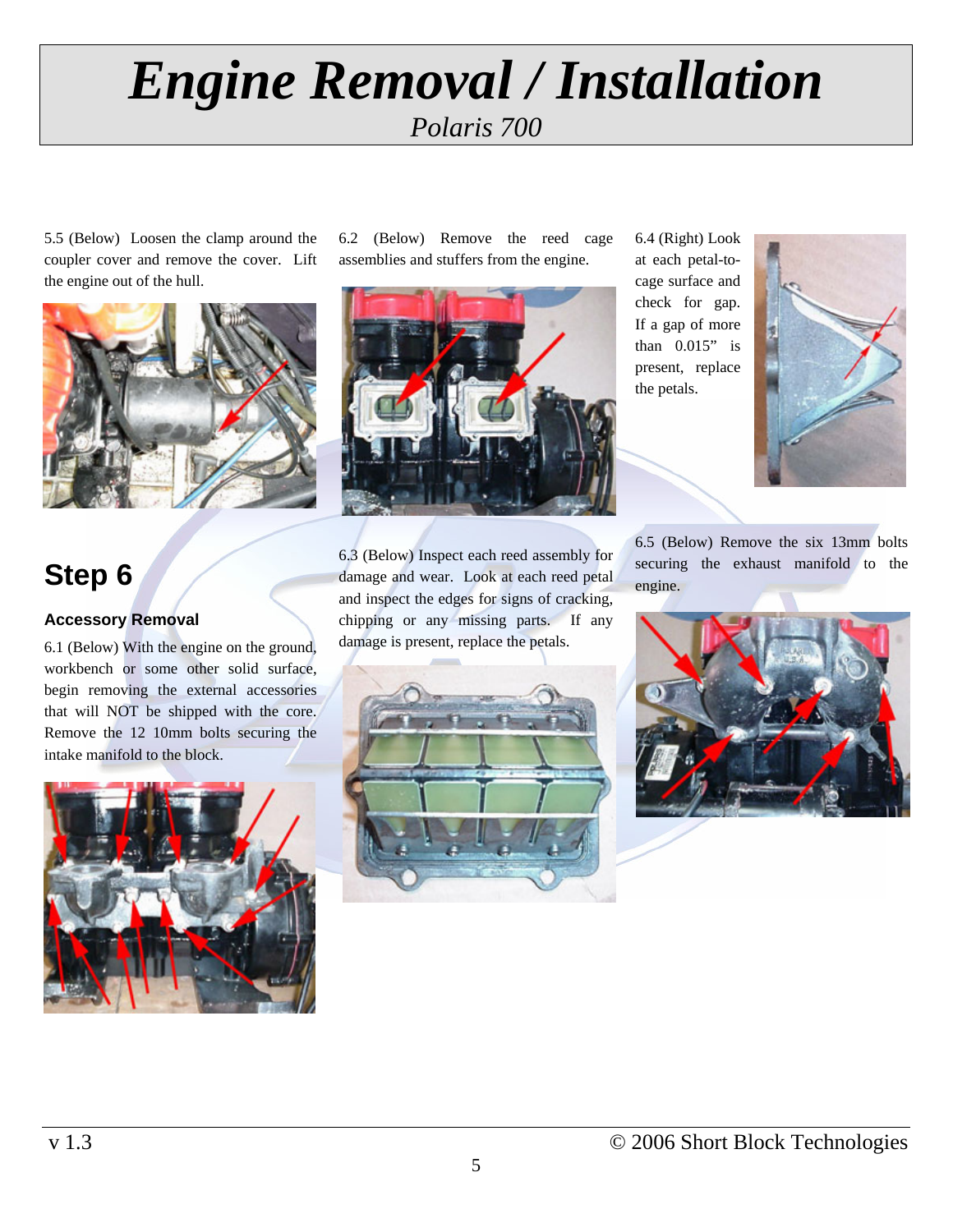6.6 (Below) Stuff a rag into one of the exhaust ports. Make sure the rag penetrates through the port, into the combustion chamber on top of the piston. This will prevent the engine from turning over while you remove the PTO coupler and flywheel.



 6.7 (Below) Remove the seven 10mm bolts securing the flywheel cover and remove it.



6.8 (Below) Remove the flywheel nut with a 19mm socket.



6.9 (Above) Use a universal flywheel puller to remove the flywheel from the crankshaft.

6.10 (Below) Remove the two 10mm bolts securing the starter to the case.



6.11 (Below) Remove the three screws securing the stator and swing it aside to gain access to the flywheel housing bolts. Remove the four 13mm bolts securing the flywheel housing to the case and remove the housing.



6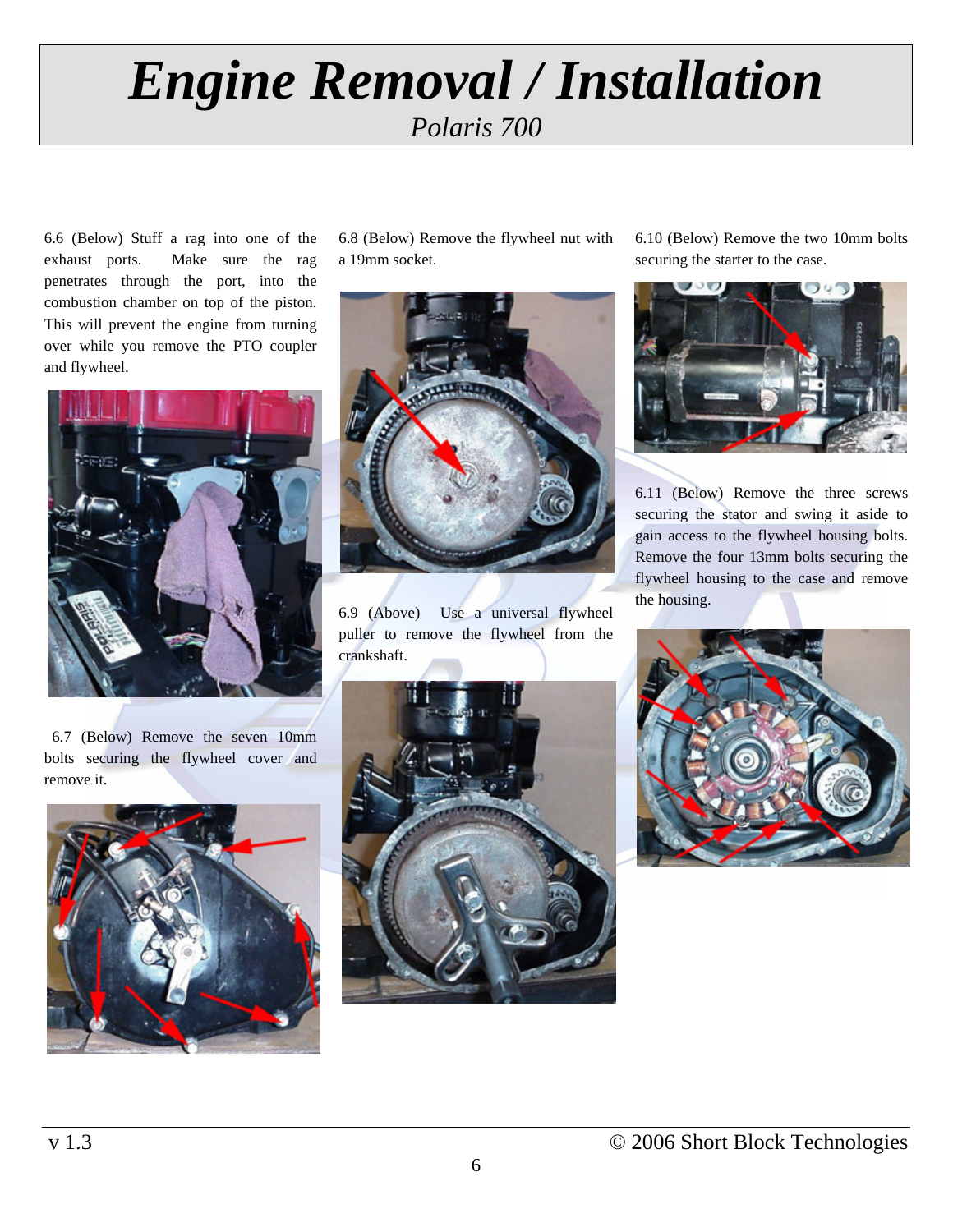6.14 (Below) Remove the engine saddles

with a 16mm socket.

6.12 (Below) Remove the starter bendix, and punch out the crank seal, replacing it with a new one.



6.13 (Below) Use a 14" pipe wrench or chain wrench to remove the PTO coupler.



With all of the external accessories removed, the engine is now ready to be packaged and shipped to SBT!





**TM**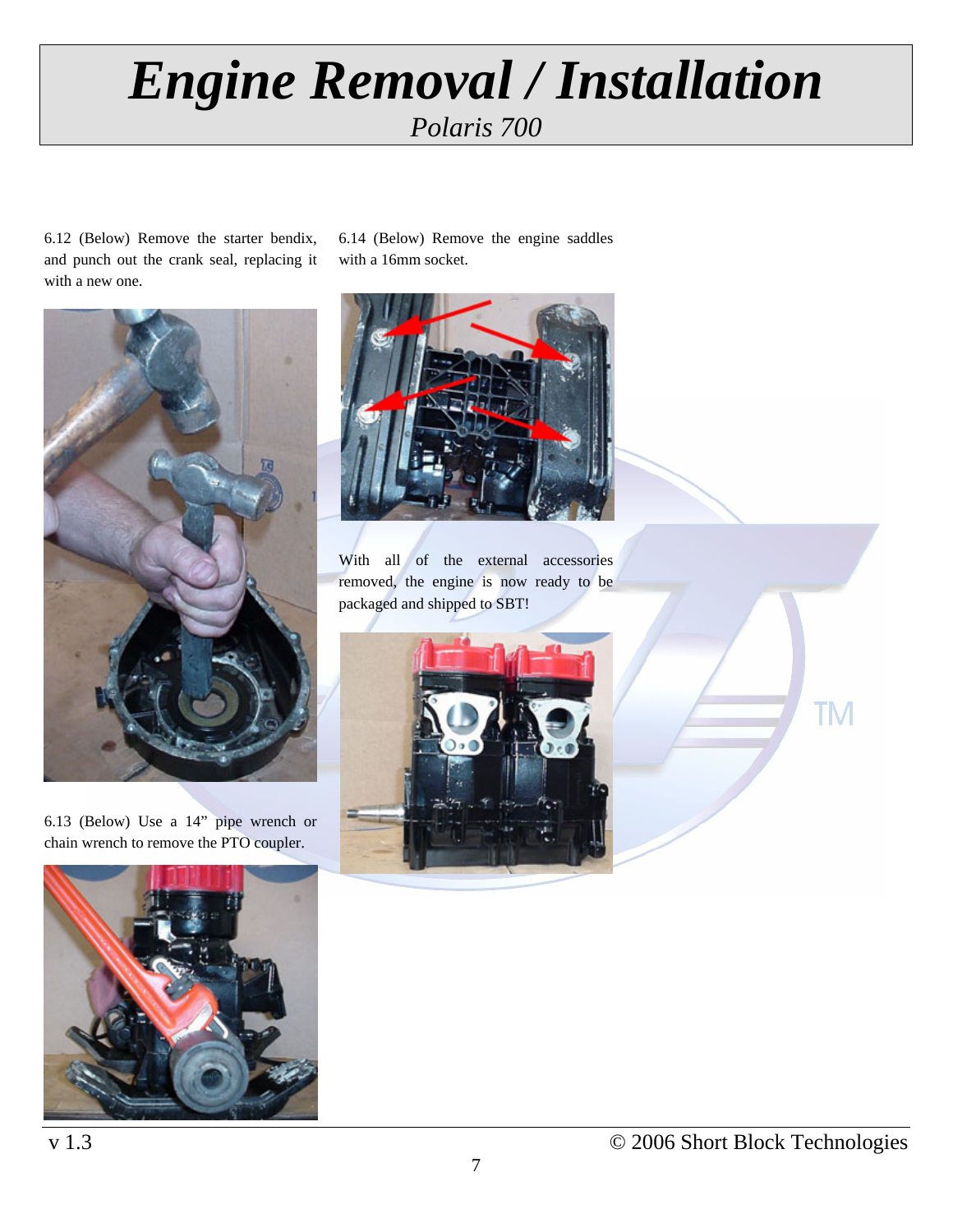*Polaris 700* 

## **Engine Installation**

#### **Oil Injection**

It is SBT's recommendation that the oil injection pump be disabled, and block-off plate(s) be installed prior to use of the new engine in your ski. This is only recommended to insure reliable lubrication and extended engine life for all our customer's PWCs. Re-use of your functioning oil injection pump, if so equipped, does not void your warranty.

#### **Paper Gaskets**

It is SBT's recommendation that all paper gaskets be treated with Loctite® High-Tack Gasket Sealer prior to installation. Read and follow all instructions on the product canister to insure good gasket sealing on your new engine.

#### **Special Gaskets**

It is SBT's recommendation that all exhaust gaskets be sealed with Loctite® Copper Gasket Adhesive prior to installation. Read and follow all instructions on the product canister to insure good gasket sealing on your new engine.

#### **Bolts**

It is SBT's recommendation that all bolts be treated with Loctite® Medium Strength Threadlocker Blue (242) during assembly.

#### **Break-In Oil**

It is SBT's requirement that the new engine be broken-in with additional oil in the fuel supply for the first tank. Follow the mixing chart on the back of the bottle to determine quantity needed.

#### **Electrical Connections**

It is SBT's recommendation that all electrical connections be sanded, cleaned and secured during the assembly process. It is a common problem to not have solid connections due to corrosion, paint, poor wire condition, etc.

#### **Disclaimer**

While every precaution has been taken in the preparation of these guides, SBT assumes no responsibility for errors or omissions. Neither is any Liability assumed for damages resulting from use of the information contained herein. Publication of the procedures in these guides does not imply approval of the manufacturers of the products covered. Persons engaging in the procedures herein do so at their own risk.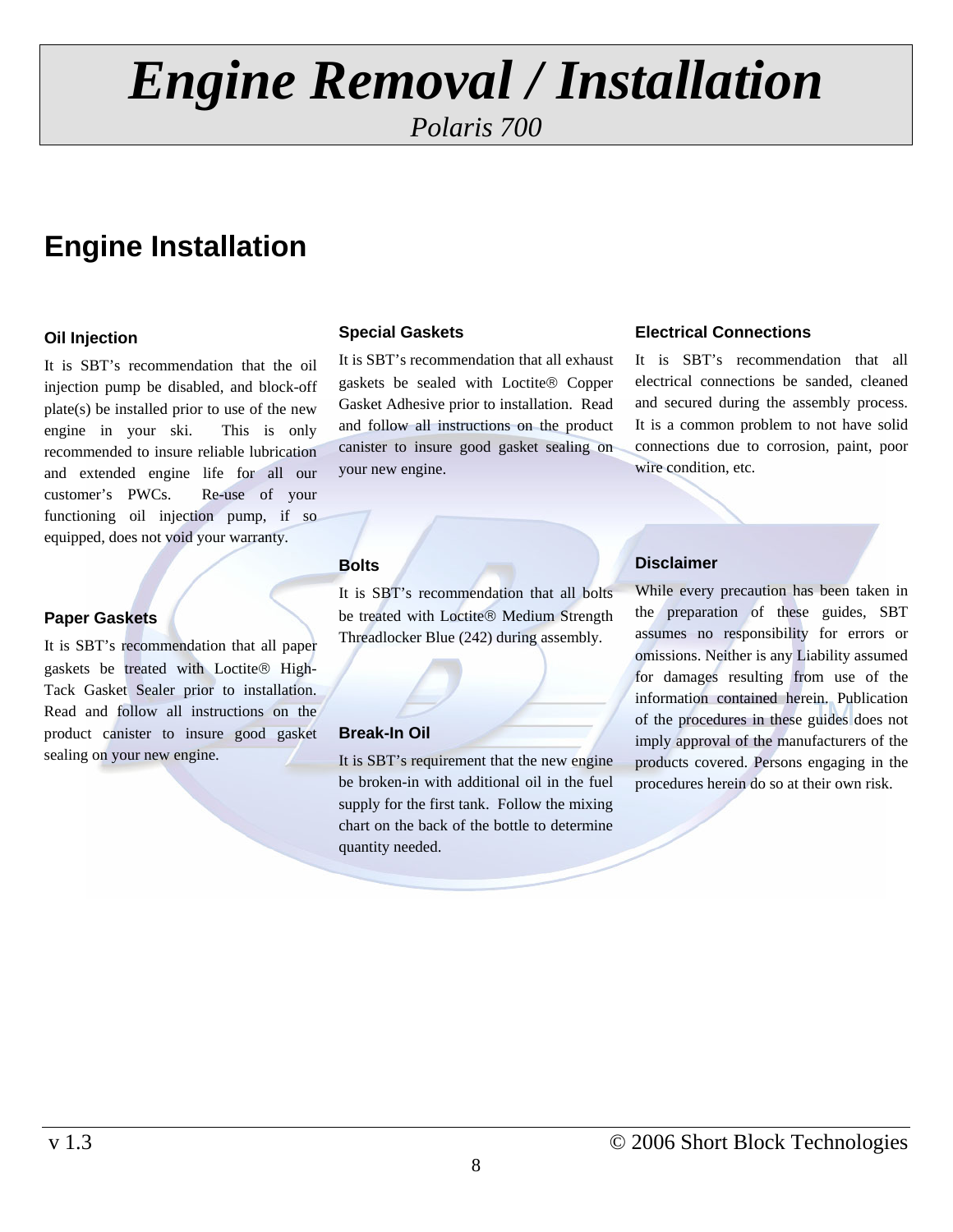*Polaris 700* 

Follow the removal steps in reverse order to install your new SBT short block assembly:

**6.14** Install the engine saddles.

• Torque to 40 ft. lbs.

**6.13** Stuff a rag into an open exhaust port. Install the PTO coupler.

• Torque to 50 ft. lbs.

**6.12** Install a new crank seal if you have not already done so.

**6.11** Install the starter, starter bendix and stator onto the flywheel housing and attach it to the case sealing with Loctite® 2 Gasket Sealer.

• Torque to 60 in. lbs.

**6.10** Install the starter and bolts.

Torque to 108 in. lbs.

**6.9** Install the flywheel onto the crankshaft.

**6.8** Install the flywheel nut.

• Torque to 90 ft. lbs.

**6.7** Using a new gasket, install the flywheel housing. It is SBT's recommendation that the oil pump be left off the new engine, and a block-off plate be installed at this time.

Torque to 108 in. lbs.

**6.6** Remove the rag from the exhaust port.

**6.5** Using a new gasket, install the exhaust manifold.

• Torque to 22 ft. lbs.

**6.2 – 6.4** Install the reed cage assemblies and stuffers.

**6.1** Install the intake manifold. Torque to 8 ft. lbs.

**5.5** Lift the new engine into the hull and place it on the engine mount studs. Replace the PTO shroud.

**5.4** Run the electrical wire in the hull and reconnect them in the electrical box.

**5.3** Spin the engine mount nuts onto the studs, and rock the mounts back & forth with your hands; try to break them. If any mount(s) fails, replace it before installing the new engine. Re-install engine mount bolts.

Torque to 45 ft. lbs.

**5.**2 Attach the oil line to the pump**. 5.1** Using new gaskets, install the head cooling rail.

• Torque to 6 ft. lbs.

**4.5** Place the pipe in the hull and bolt it to the manifold.

• Torque to 22 ft. lbs.

**4.4** Install the front exhaust bracket bolt.

Torque to 14 ft. lbs.

**4.3** Install the pipe cooling lines.

**4.2** Install the rear pipe mounting bolt.

Torque to 14 ft. lbs.

**4.1** Install the waterbox, coupler and mounting strap.

**3.4** Install the pulse line to the engine and place the carbs in the hull.

**3.3** Install the oil injection lines, if equipped, and fuel lines. Using new gaskets, place the carbs on the manifold.

**3.3** Attach the carb control cables.

**3.2** Bolt the carbs to the manifold.

• Torque to 108 in. lbs.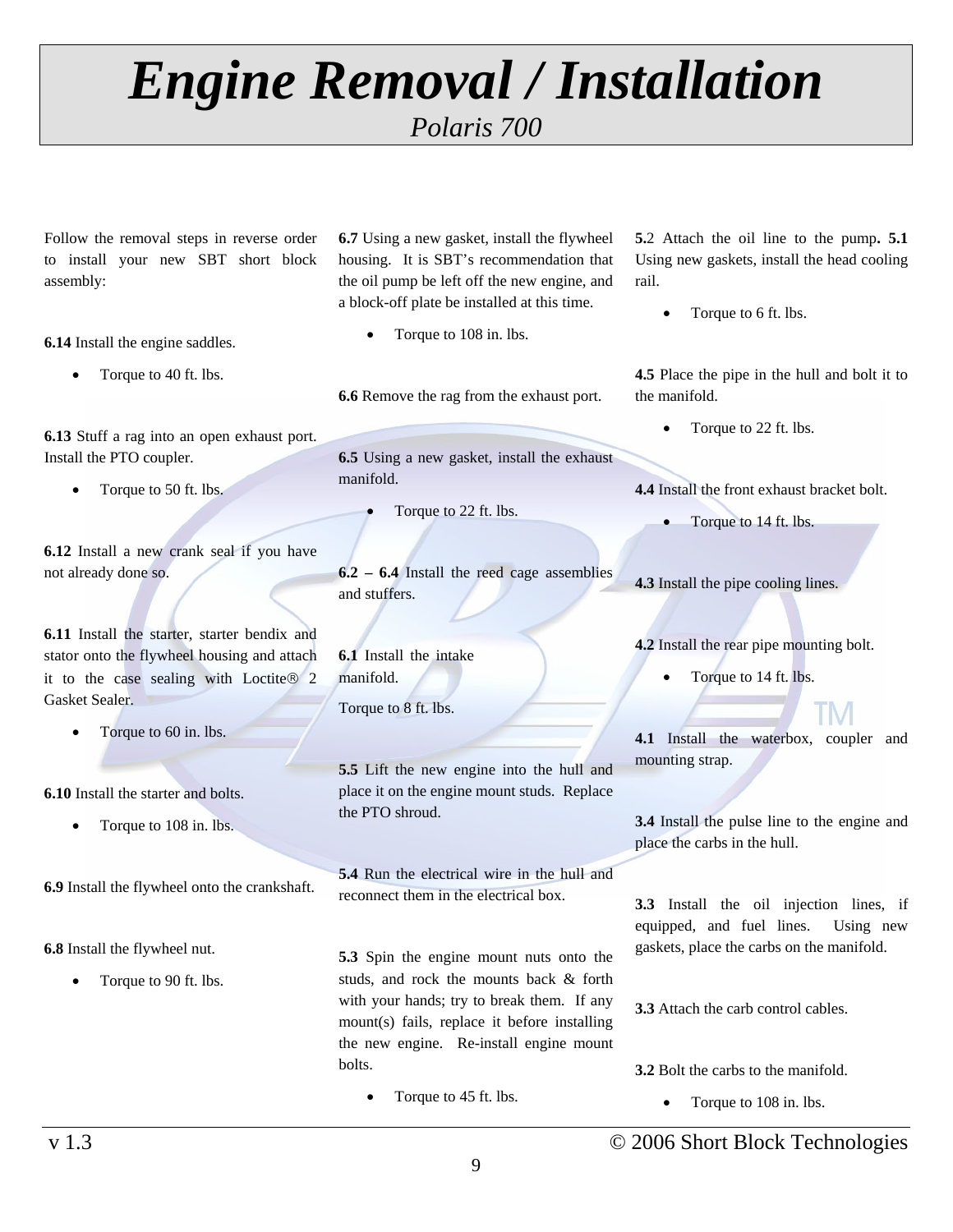### *Polaris 700*

**3.1** Install the flame arrestor assembly and bolt.

• Torque to 3.3 ft. lbs.

**2.6** Install the drive shaft into the hull. You will feel it slide into the coupler by its spines. Apply 100% silicone to the pump housing on the o-ring to provide a seal to the hull. Slide the pump assembly over the shaft, meeting with the mounting bolts on the hull.

**2.5** Re-attach the pump mounting bolts to support the pump.

• Torque to 28 ft. lbs.

**2.4** Re-attach the pump mounting bolts to support the pump.

Torque to 28 ft. lbs.

**2.3** Re-attach the water intake and bilge hoses on the inside rear of the hull to the pump.

**2.2** Re-attach the reverse rod to the gate and install the clip (if equipped). Re-attach the steering rod to the steering nozzle.

• Torque to 8 ft. lbs.

**1.1** Install the battery, making sure it has a full charge. Attach the positive wire first.

**TM** 

10